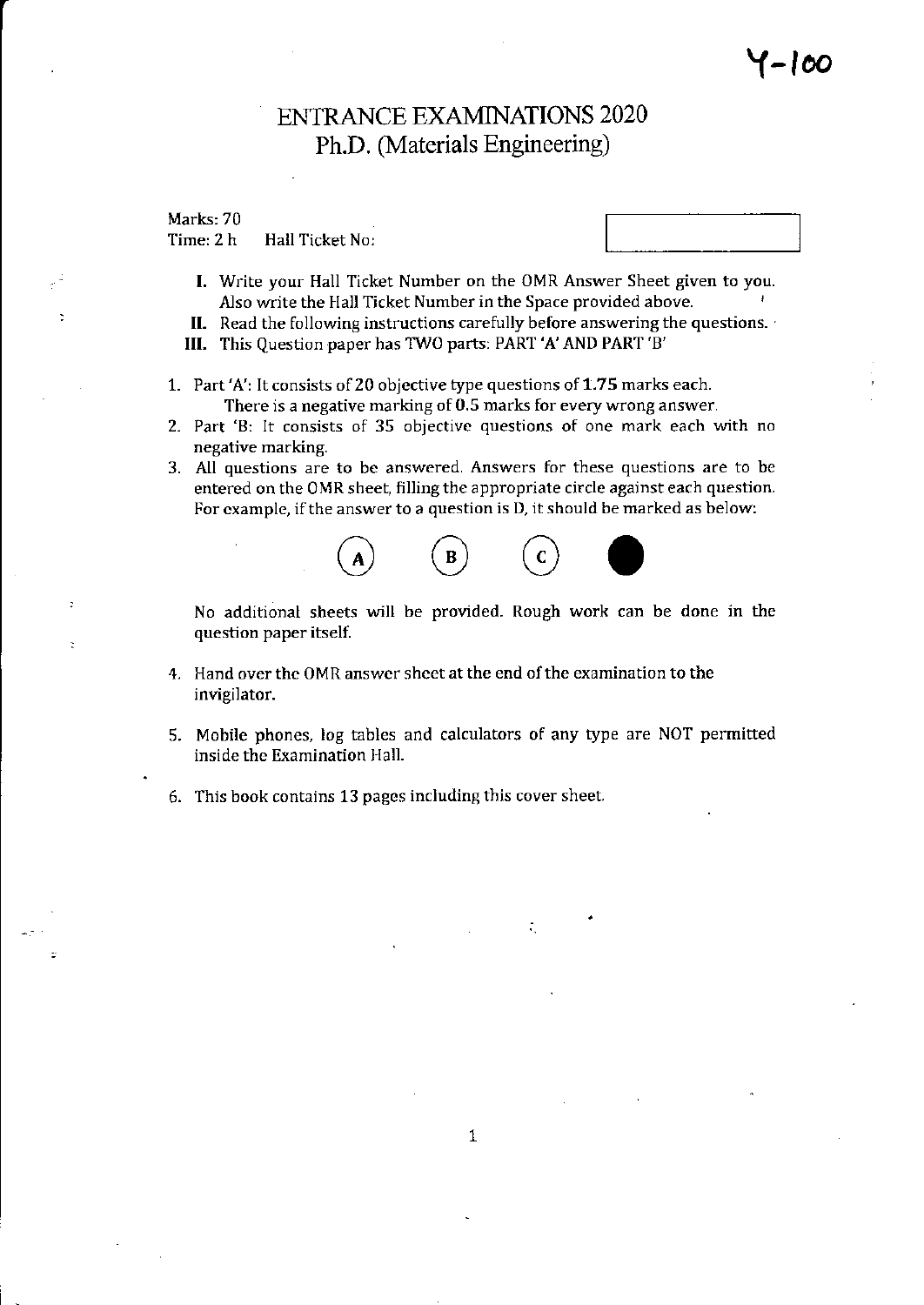# $Y$ -loo

J.

## THIS PAGE IS INTENTIONALLY LEFT BLANK

 $\zeta$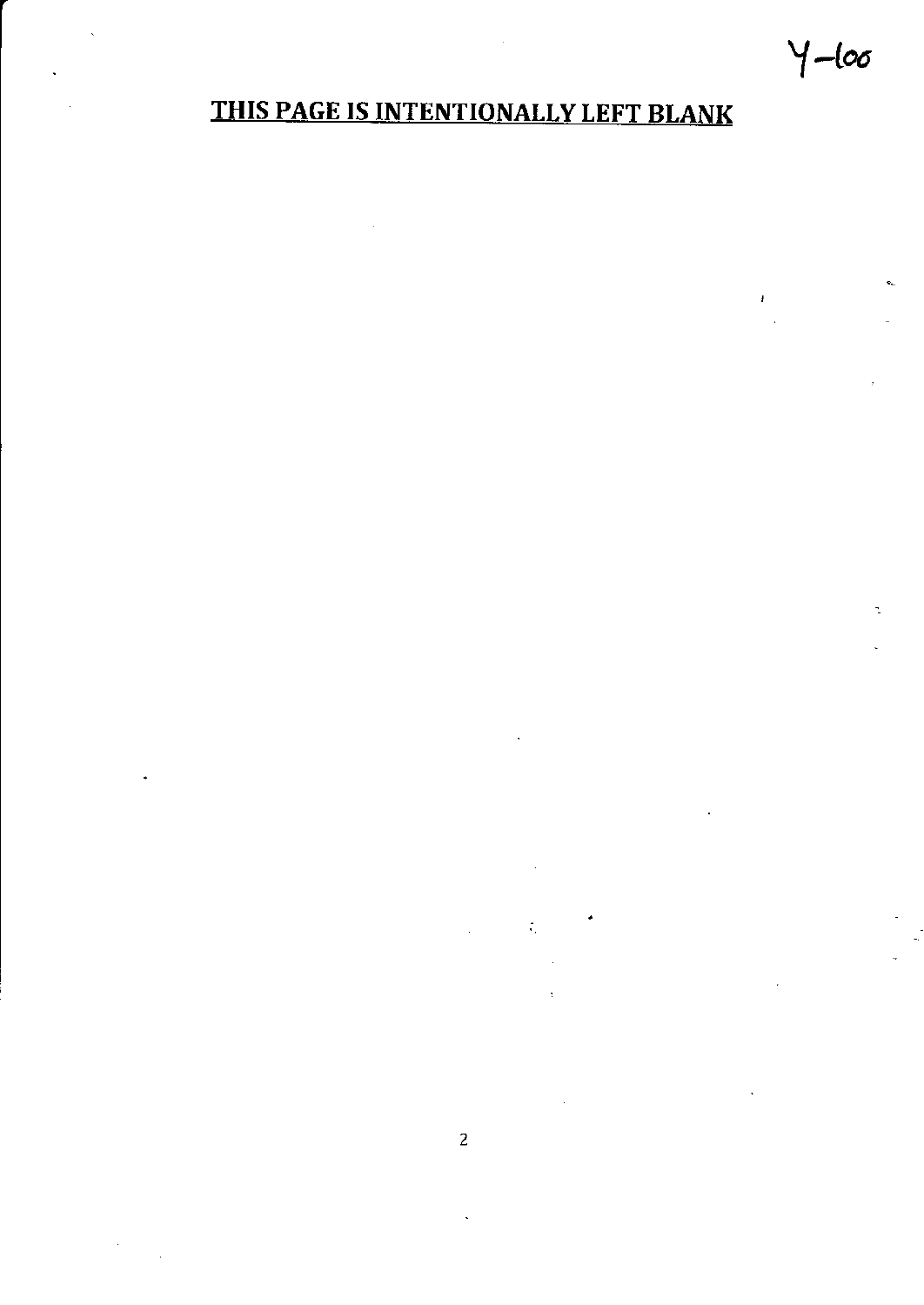## $-100$

J

### **PARTA**

- 1. In a given micrograph, if the length of the micron bar is 1 cm and the original dimension of a feature imaged is 100 Å, then what is the magnification at which the micrograph is recorded?
	- A. 103
	- B. 10<sup>4</sup>
	- $C. 10<sup>5</sup>$
	- D. 10<sup>6</sup>
- 2. If in a frequency distribution the mid value of a class is 65 and the class size is 10, then the lower limit of the class is
	- A. 32.5
	- B. 55.0
	- $C. 60.0$
	- $D. 10.0$

3. If 
$$
\int_{-\infty}^{\infty} e^{-x^2} dx = \sqrt{\pi}
$$
, then  $\int_{-\infty}^{\infty} ae^{-(x-b)^2/(2c^2)} dx = ?$ 

- A. a/c  $\sqrt{2\pi}$ B. ac  $\sqrt{2\pi}$ C.  $c/a\sqrt{2\pi}$
- D.  $\sqrt{2\pi}$
- 4. When  $f(x)$  is given at distinct tabular points of x, i.e., at  $x_1, x_2, ..., x_n$ , it can be approximated to a polynomial of degree
	- A.  $=n$  $B. > n$  $C. \geq n$ D.  $\leq n-1$
- 5. The velocity v (in ms<sup>-1</sup>) of a body is given by  $v = 2t^2 + 5$ , where t is time in s. How far (in m) it moves in the time interval from  $t = 0$  to  $t = 4s$ ?

 $\tilde{\mathcal{A}}_1$ 

A. 63 m B. 51 m C. 77 m D. 48 m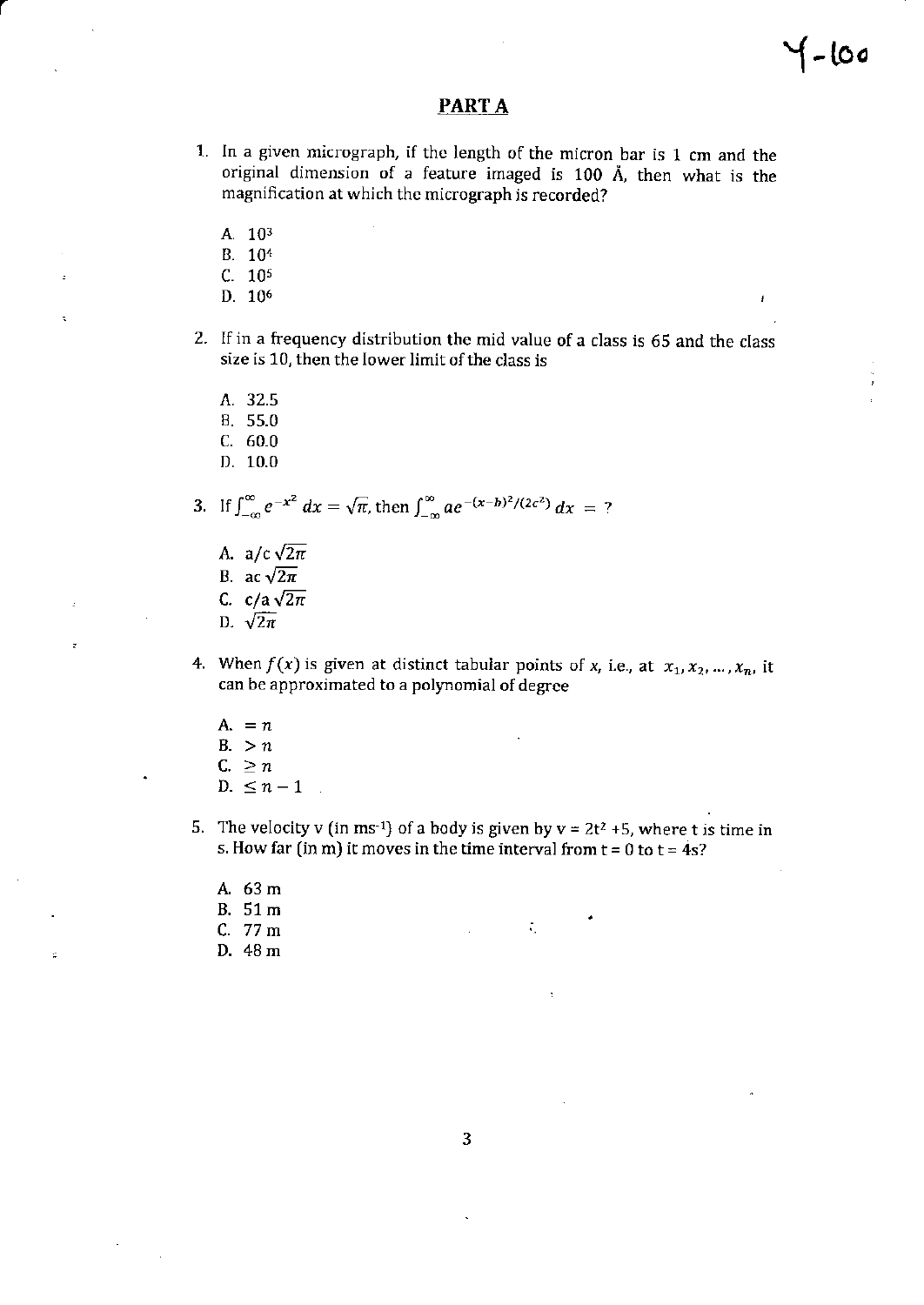- If two alloys A and B contain Cu and Ni in the ratios of 2:3 and 3:7 by mass, respectively, then what is the ratio of Cu to Ni in an alloy C made by melting equal masses of alloy A and B?
	- A. 7:13
	- 8.5:16
	- C.3:B
	- D. 7:15
- 7. ln a tug of war game an equilibrium condition exists. Both the teams pull the rope with a force of  $10<sup>5</sup>$  N. What is the tension in the rope?
	- A. 104 N
	- B. 10s <sup>N</sup>
	- C, ON
	- D. 2x10s N
- B, A bullet ofmass 20 g is fired from a rifle of 10 kg with a velocity of 100 ms<sup>-1</sup>. The recoil velocity of the rifle is?
	- A.  $0.20$  ms<sup>-1</sup>
	- B. 25 ms<sup>-1</sup>
	- $C. 2.5 \text{ ms}^{-1}$
	- D. 250 ms-1
- 9. If  $\bar{m}$  and  $\bar{n}$  are two arbitrary vectors with magnitudes  $m$  and  $n$ , respectively, then  $|\bar{m} \times \bar{n}|^2$  will be equal to?
	- A.  $m^2n^2 (\bar{m}, \bar{n})^2$
	- B.  $mn-\bar{m}.\bar{n}$
	- C.  $m^2n^2 + (\bar{m} \cdot \bar{n})^2$
	- D.  $mn + \overline{m} \cdot \overline{n}$
- 10. What is the work done in holding 25 kg suitcase while waiting for a bus for 45 minutes?
	- 675 Joule
	- B. 40500 Joulc
	- c. 4500 Joule
	- l) 0
- 11. The first and second derivatives of a quadratic polynomial at  $x =1$  are 1 and 2, respectively. Then the value of  $f(1) - f(0)$  is?

- 3/2
- B-0
- c. 7/2
- D. 1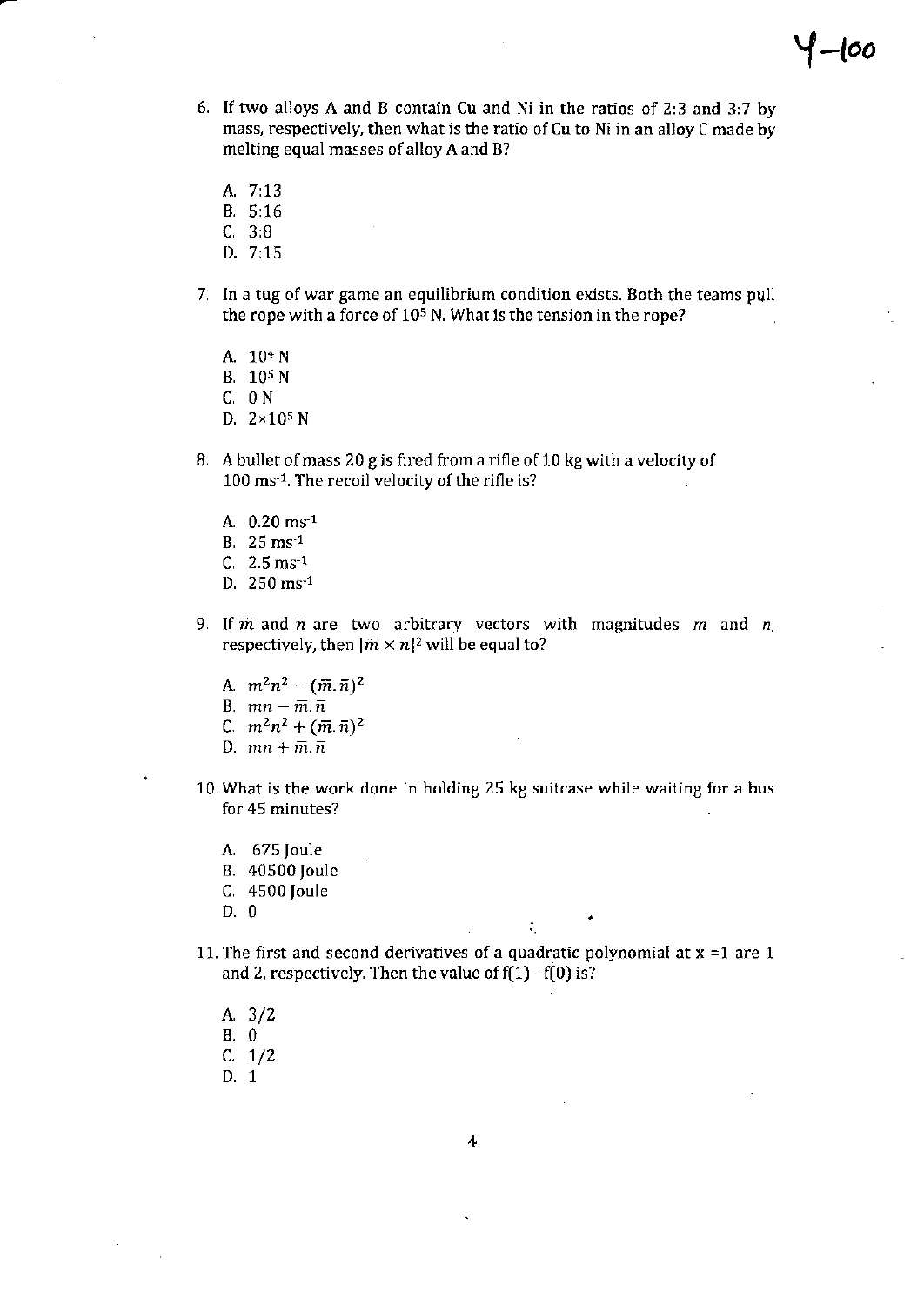12. The curvature of the function  $f(x) = x^2 + 2x + 1$  at  $x = 0$  is?

- A. | 3/2|  $B. |5/2|$
- C.  $|2/5^{3/2}|$
- D.  $|5/2^{3/2}|$
- 13. If the number of cases of persons affected by COVID-19 is doubling every 4 days and 20 days after the recording of cases started, the number was 1,16,800, then the number of cases on the day when the calculatign started is?
	- A.23,360
	- B. 11.680
	- c.5.840
	- D.3,650
- 14. The chance of a student passing an exam is 50%. The chance of the student passing the exam and getting above 75% marks is 5%. Given that the student passes the examination, the probability that the student gets above 75% marks is
	- A.  $1/10$ B. 1/9  $C. 1/7$ D. 1/5

15. The general value of  $log(-i)$  is,

A.  $i\pi$ 

- B.  $(-i\pi/2)$ + 2 $\pi n$ , where 'n' is an integer
- C.  $-i[(\pi/2) + 2\pi n]$ , where 'n' is an integer
- D.  $i[(-\pi/2) + 2\pi n]$ , where 'n' is an integer
- 16. A force of 4 N produces a change in momentum of 0.8 kg ms<sup>-1</sup> in a body of mass 1 kg. The time over which this momentum is produced is?
	- A. 0.2 <sup>s</sup>
	- B. 0.02 s
	- C. 0.5 s
	- D. 0.05 s
- 17. The engine of a car produces an acceleration of  $8 \text{ ms}^{-2}$  in the car, if this car pulls another car of same mass, what is the acceleration produced?

- A.  $8 \text{ ms}^{-2}$
- B.  $2 \text{ ms}^{-2}$
- $c, 4 \text{ ms}^{-2}$
- D.  $0.5 \,\mathrm{ms^2}$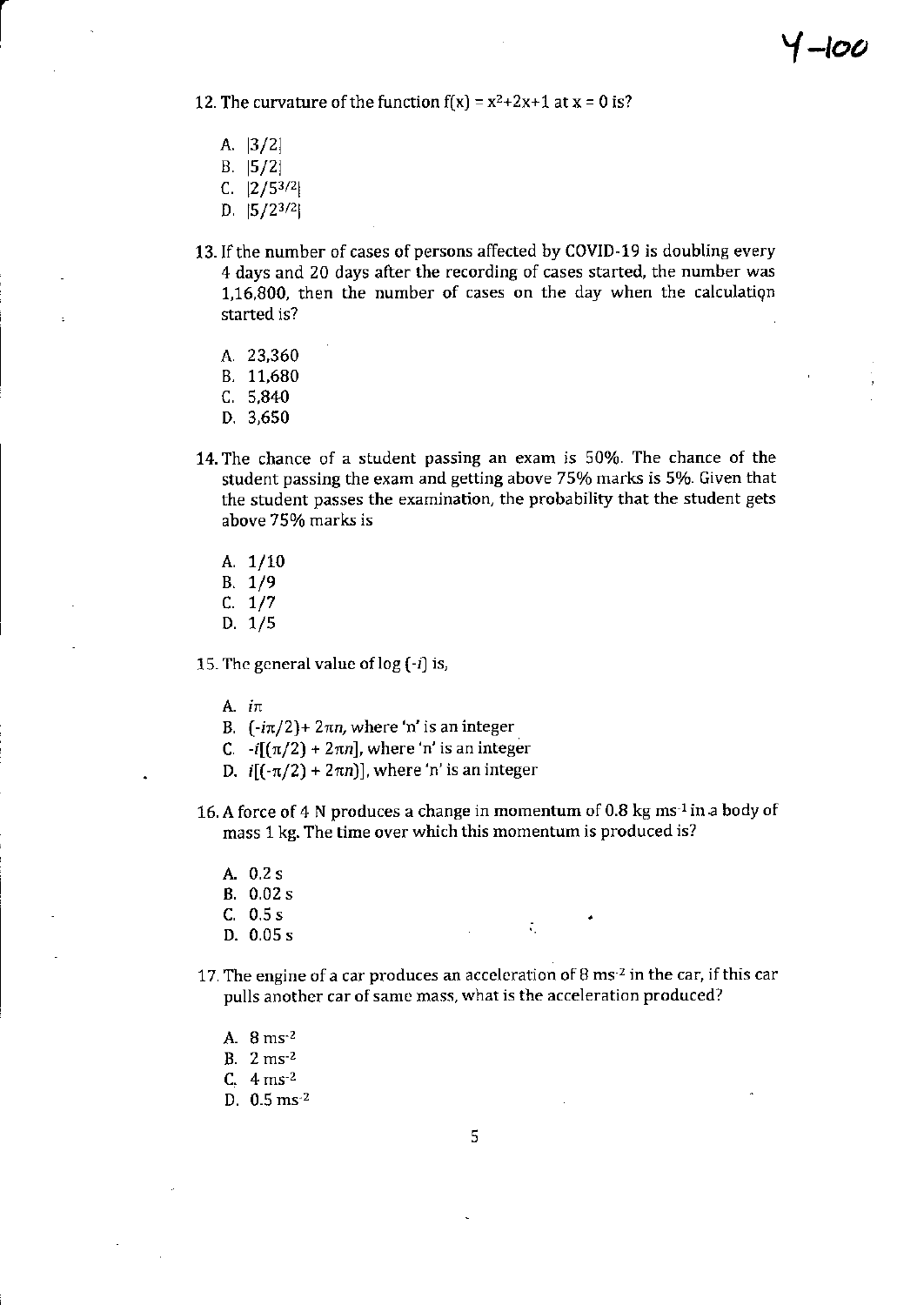- 18. Six girls A, B, C, D, E and F are marching in a line. They are arranged according to their height, the tallest being at the back and the shortest in the front. F is between B and A. E is shorter than D but taller than C who is taller than A. E and F have two girls between them. A is not the shortest among them. Where is E positioned?
	- A. BetweenA and <sup>B</sup>
	- B. Between C and <sup>A</sup>
	- C. Between D and <sup>C</sup>
	- D. In front of C
- 19. A ball of mass 1 kg and another of mass 2 kg are dropped together from a 100 ft tall building. After a fall of 50 ft each towards earth, their respective kinetic energies will be in the ratio of?
	- A.  $\sqrt{2:1}$
	- B. 1:4
	- $C. 1:2$
	- D.  $1:\sqrt{2}$
- 20.If the probability of reaching a target is 0.6., then what are mean and variance, respectively?
	- A. 0.4 and 0.24
	- B.0.6and0.24
	- C. 0.4 and 0.16
	- D. 0.6 and 0.15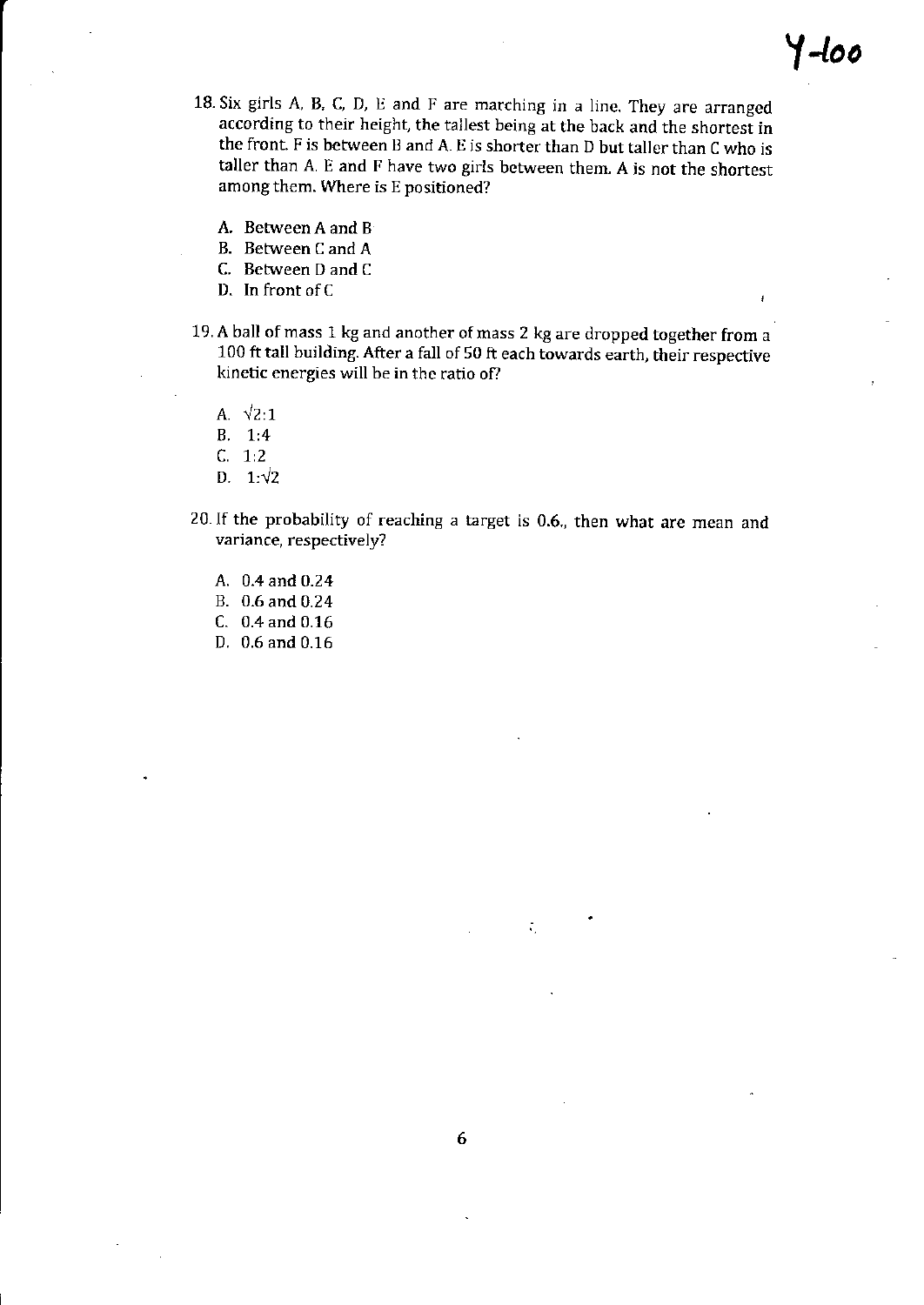#### PART B

Y-too

- 21. If 10 molecular percent of Zn ferrite is added to Ni ferrite to prepare (Ni, Zn) mixed ferrite, then what is the cxpected net magnetic moment per molecule of the (Ni, Zn) mixed ferrite?
	- A.  $2.0 \mu B$
	- $B. 2.8 \mu B$
	- C.  $0.8 \mu B$
	- D.  $1.8 \mu B$

22. In a dielectric solid, the slowest relaxation occurs for

- A. Electronic polarization
- B. Ionic polarization
- C. Dipolar polarization
- D. Space charge polarization
- 23.Which of the following is true with regards to thermodynamics and kinetics of a process?
	- A. When a process is thermodynamically feasible, it is always suppressed kinetically
	- B. When a process is thermodynamically feasible, it may be suppressed kinetically
	- C. When a process is not thermodynamically feasible, it may be feasible kinetically
	- D. When a process is not thermodynamically feasible, it is always feasible kinetically

24. Which of the following is used in visual inspection of the inside of a tube?

- A. Inverted microscope
- B. Flexiscope
- C. Endoscope
- D. Boroscope

25. What are the coordinates in Phase diagrams of metallic materials?

- A. Composition and temperature
- B. Composition and partial pressure
- C. Temperature and pressure
- D, Temperature and volume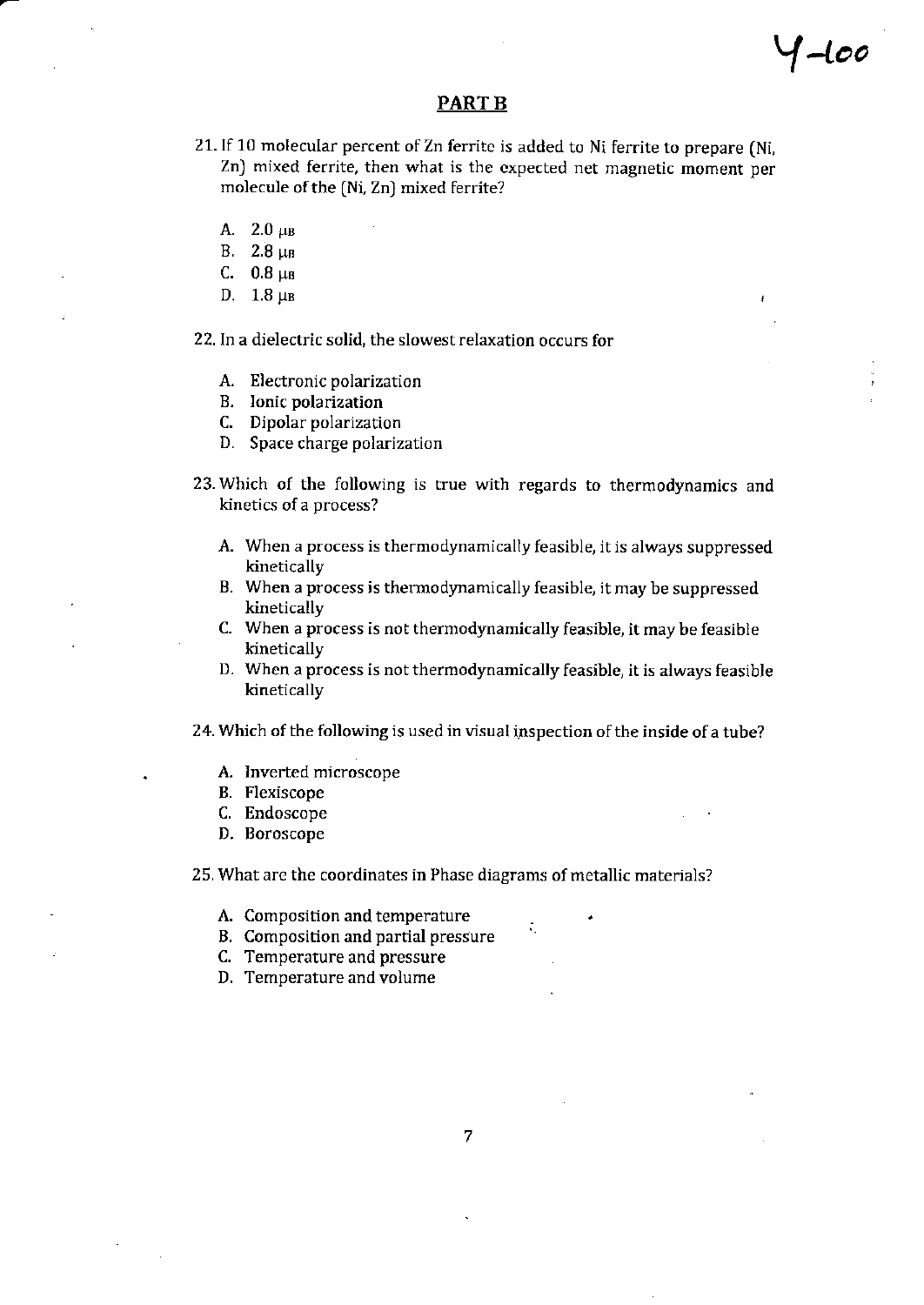- 26.Which of the following least affects the peak position in a X-ray diffractogram?
	- A. X-ray wavelength
	- B. Crystallite size
	- C. Unit cell parameter
	- D. Strain
- 27. What is the function for which the Taylor series expansion about  $x = 0$  is given by,  $x^3 - [(x^3)^3/3!] + [(x^3)^5/5!] - [(x^3)^7/7!]$ ?
	- A.  $sin<sup>3</sup>x$
	- B.  $cos<sup>3</sup>x$
	- C.  $sin(x^3)$
	- D.  $cos(x^3)$
- 28. Which one of the following is nonmagnetic phase at room temperature?
	- A. Austenite
	- B. Martensite
	- C. Bainite
	- D. Ferrite
- 29. Which of the following processes can be used as an alternative technique for joining aluminum and its alloys?
	- A. Tungsten incrt-gas welding
	- B. Metal inert-gas welding
	- C. Friction stirweldjng
	- D. 0xy-acetylene flame technique
- $30.$  A potential of 20 V is applied across a parallel plate capacitor with plate area of  $5\times10^{-4}$  m<sup>2</sup> and plate separation of  $2\times10^{-3}$  m. If a material with dielectric constant of 10 is inserted into the region within the plates, the polarization induced in the material is (permittivity of free space  $=$  $8.85 \times 10^{-12}$  F/m)?

 $\mathcal{L}_{\mathcal{L}}$ 

- A.  $9.76 \times 10^{-7}$  C/m<sup>2</sup>
- B.  $6.97 \times 10^{-7}$  C/m<sup>2</sup>
- C.  $8.69 \times 10^{-7}$  C/m<sup>2</sup>
- D.  $7.96 \times 10^{-7}$  C/m<sup>2</sup>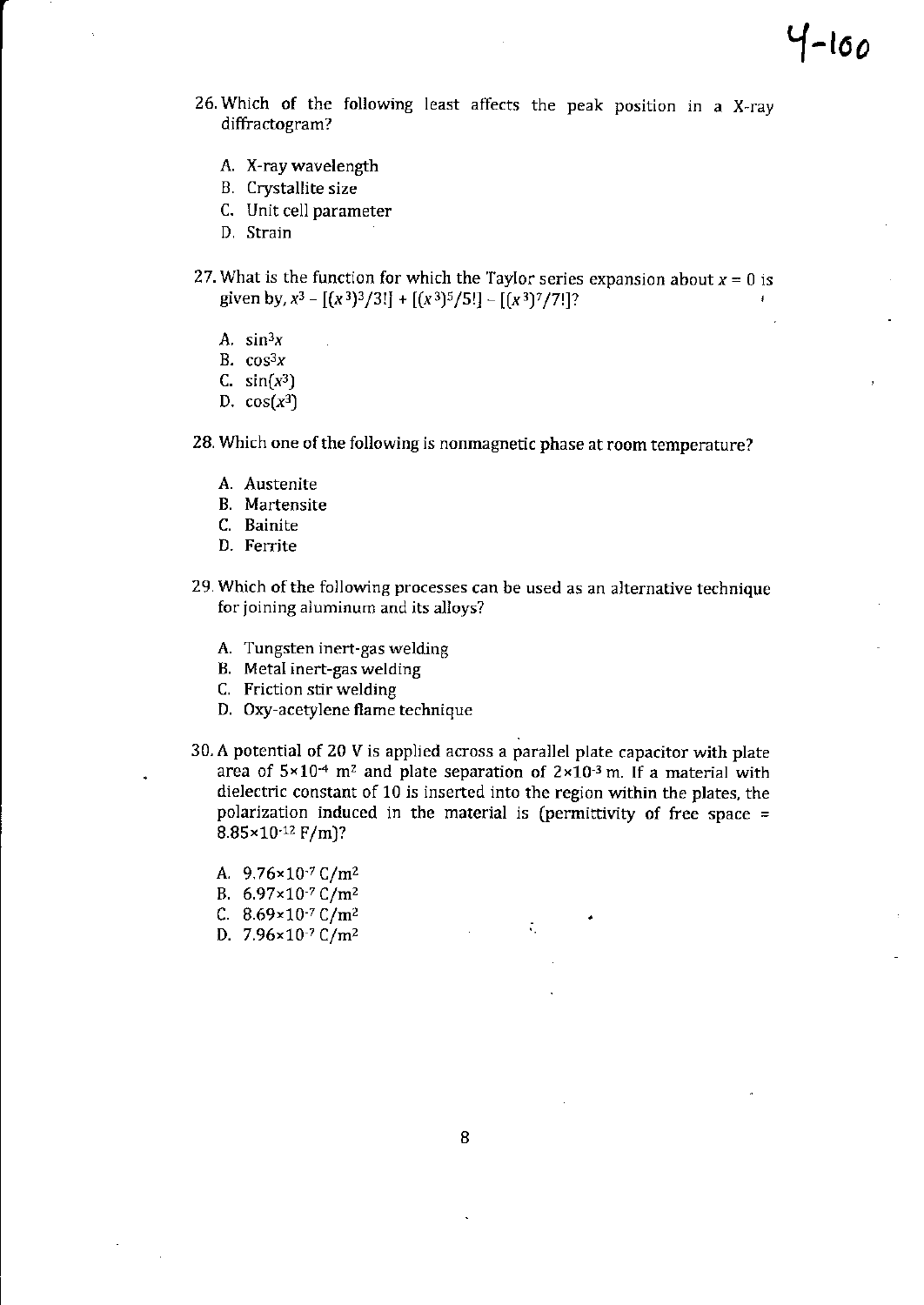- 31. A vertical pipe contains a stationary incompressible fluid of density  $\rho$ . If the pressure at a point  $h = 0$  is  $P_0$ , then the pressure at a depth h, below  $h = 0$  is (g is acceleration due to gravity)
	- A.  $P_0 + \rho gh$
	- B.  $P_0 \rho gh$
	- C. pgh
	- D.  $P_0$
- 32. The ability of a material to resist plastic deformation can be judged by determining its
	- A. Tensile strength
	- B. Yield strength
	- C. Modulus of elasticity
	- D. lmpact strength

33. Addition of Zn to Cu improves the creep resistance of Cu because

- A. Zn increases the elastic modulus of Cu
- B. Zn increases the melting point of Cu
- C. Zn reduces the stacking fault energy of Cu
- D. Zn increases the grain size of Cu

34.A Frenkel defect is the simultaneous occurrence ofa

- A. Positive-ion interstitial and a negative-ion vacancy
- B. Positive ion interstitial and a positive-ion vacancy
- C. Positive-ion vacancy and a negative-ion vacancy
- D. Positive-ion vacancy and a negative-ion interstitial

35. The recrystallization temperature of a given alloy depends on its

- A. Purity
- B. Density
- C. Melting point
- D. Grain size

36. In an electropolishing process, material removal happens by

- A. Anodic dissolution  $\mathbf{r}$  is a set of  $\mathbf{r}$  is a set of  $\mathbf{r}$
- B. Cathodic dissolution
- C. Chemical corrosion
- D. Mechanical erosion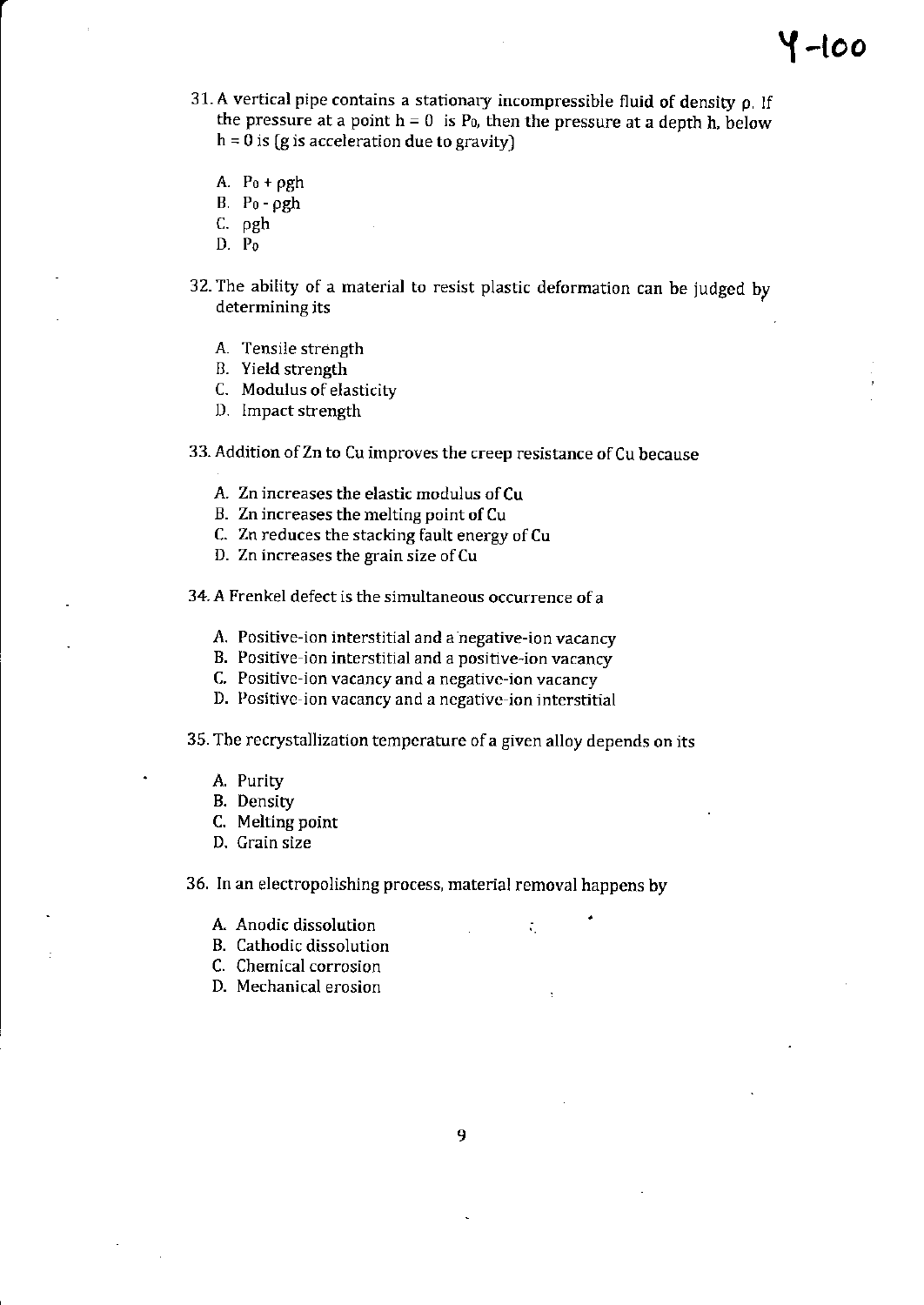J

- 37. What is the map of reciprocal lattice of a crystal?
	- A. High resolution microscopic image of the crystal
	- B. Image of the crystal's diffraction pattern
	- C. Compositional image of the crystal
	- D. High resolution cohesive energy distribution image of the crystal

### 38. The most dense crystallographic plane in a Cu crystal would be

- A. (112)
- B. (111)
- C. (123)
- D. (110)
- 39. If the units of Celsius and Kelvin scales are equal, then what will be the freezing temperature of  $H<sub>2</sub>O$  at atmospheric pressure?
	- A. 273.75 K
	- B. -273.15 K
	- c. 273.75.C.
	- D. -273.15"C
- 40. The degree of sensitization of a stainless steel weldment can be quantitatively determined by
	- A. Potentiostatic testing
	- B. Galvanostatic testing
	- C. Electrochemical potentiodynamic reactivation technique
	- D. 0pen circuit potential measurement
- 41. The bandgap of a semiconducting nanomaterial is
	- A. Always zero
	- B. Lower than the corresponding bulk material
	- C. Same as the corresponding material
	- D. Higher than the corresponding bulk material

42. Which of the following results in increase in pile up of dislocations?

- A. Decrease in stacking fault energy
- B. Increase in stacking fault energy
- C. Increase in grain size
- D. Increase in temperature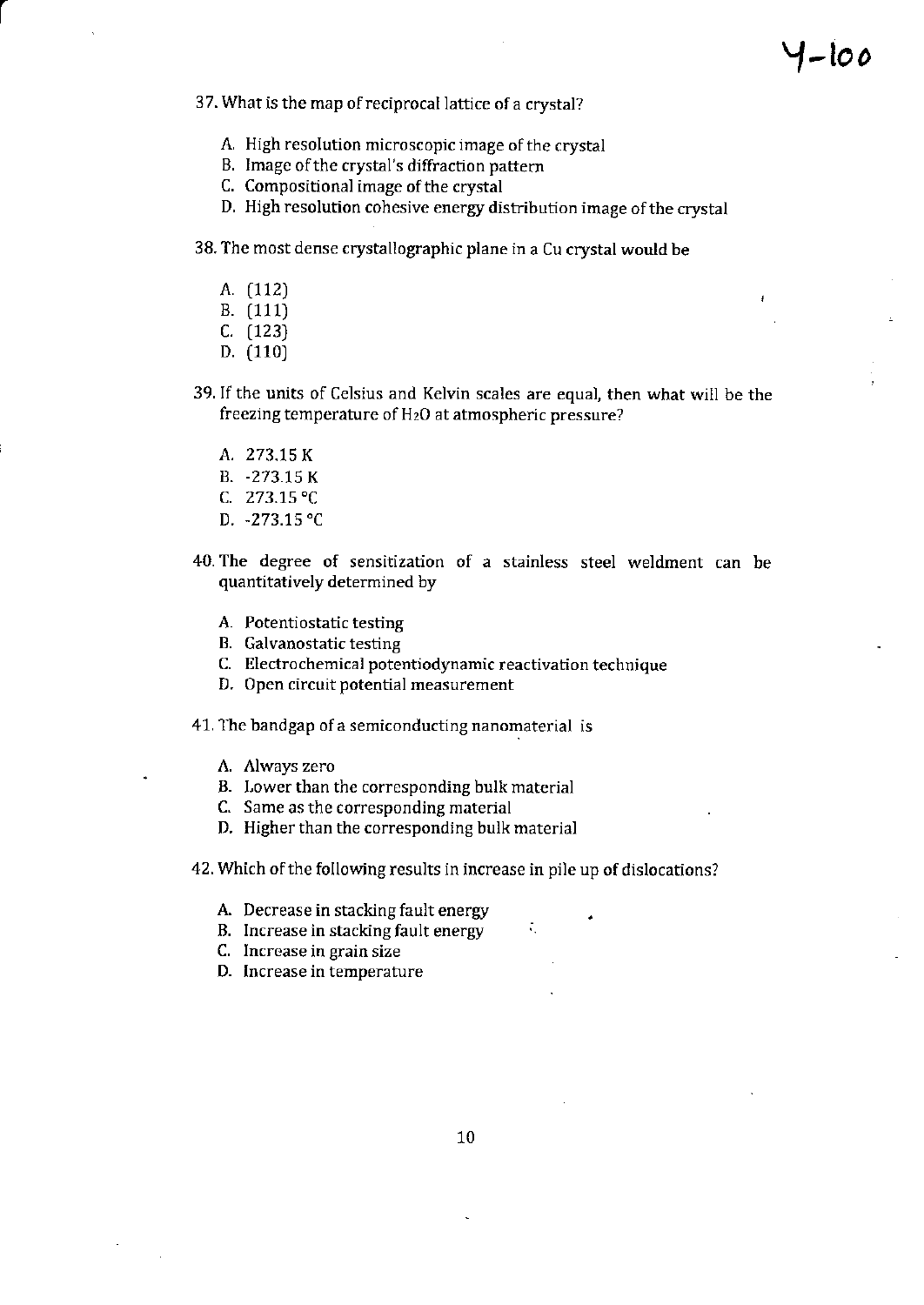- 43. Which of the following techniques can be used to detect incomplete fusion in a thick welded region?
	- A. Liquid penetrant test
	- B. Magnetic particle inspection
	- C. Radiography
	- D. Eddy current testing
- 44. The analysis of the fiactograph of an aircraft wing confirmed that it had fractured due to fatigue. Which of the following features on the fractograph can lead to such a conclusion?
	- A. Striations
	- B. Dimples
	- C. Voids
	- D. Crack branching
- 45. A differential scanning calorimetry scan of a semi-crystalline polymer is expected to display
	- A. Only glass transition temperature
	- B. Both glass transition and crystalline melting temperatures
	- C. Only crystalline melting temperature
	- D. Either glass transition temperature or crystalline melting temperature
- 46.Which of the following crystallographic directions in pure iron is thc easiest direction of magnetization?
	- A. <111>
	- $B. < 100$
	- $C. < 110$
	- D. <112>
- 47. Which of the following is not an example of an inelastic collision?
	- A. A cricket bat striking a ball
	- B. A collision between two billiard balls
	- C. A bullet embedded in a human body
	- D. Electrons with energy greater than a critical value colliding with a Hg atom

- 48. Rusting of iron reinforcements inside concrete structures occurs naturally in humid environment because
	- A. It leads to decrease in Cibbs free energy
	- B. It leads to increase in Gibbs free energy
	- C. It leads to decrease in enthalpy
	- D. It leads to increase in enthalpy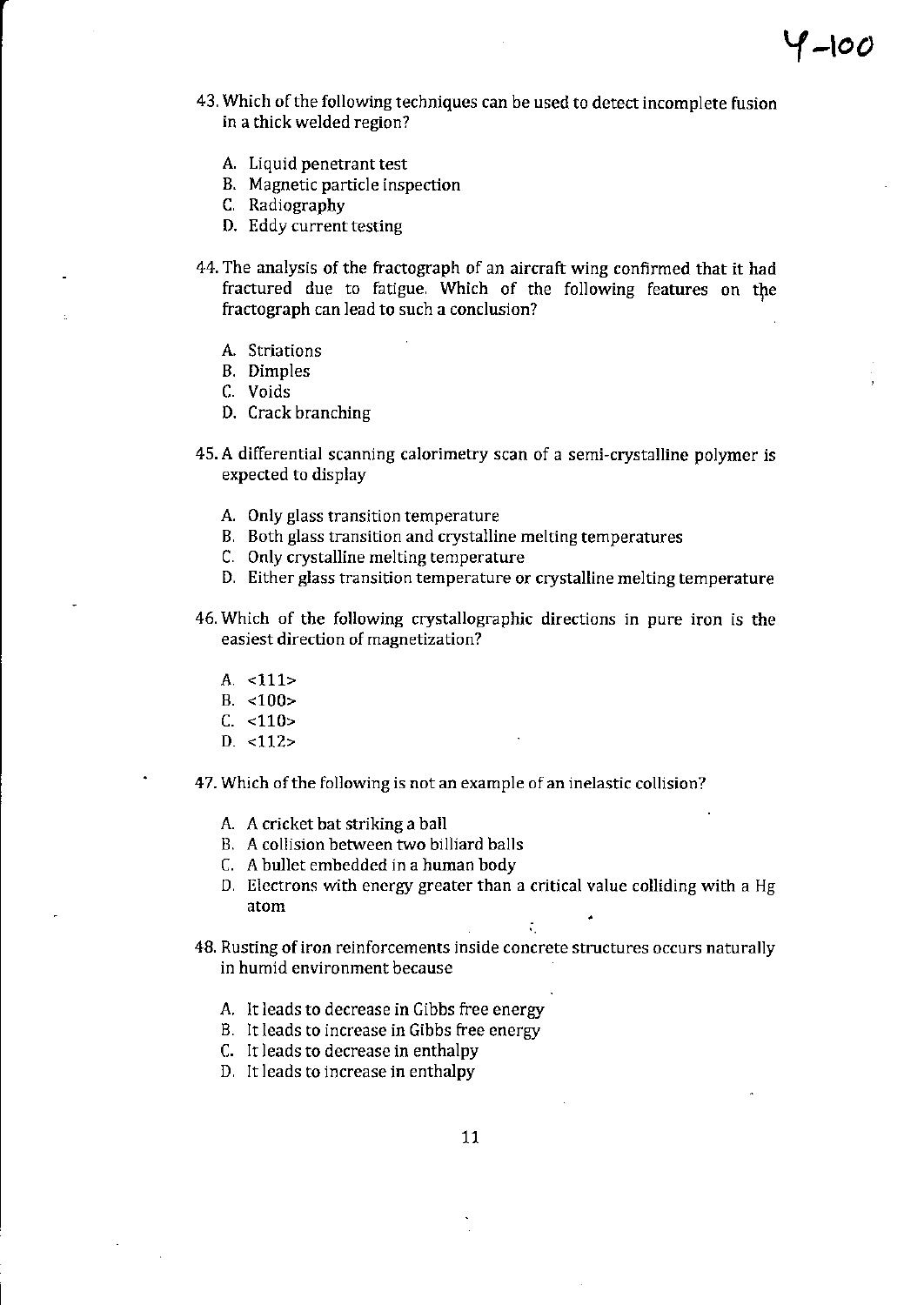- 49. Under a constant applied electric field, the drift velocity of the electron increases if
	- A. Mobility of the electrons is constant
	- B. Mobility of the electrons is zero
	- C. Mobility of the electrons decreases in the material
	- D. Mobility of the electrons increases in the material
- 50.In the following figure the zonc of stress corrcsion cracking {SCC) is indicated by



- A. l
- B. II
- C. III
- D, IV

51. Where does the solidification start in a relevant phase diagram?

- A. At equiiibrium
- B. Solidus line
- C. Liquidus line
- D. At fieezing point

52. During melting process, flux is added to react with impurities to form

- A. Cavity
- B. Slag
- c. Cold shut
- D. Blow holes

53. The viscosity of a gas is

A. Independent of pressure and increases with temperature

÷,

- B. Dependent on pressure and decreases with temperature
- C. Independent of pressure and decreases with temperature
- D. Dependent on pressure and increases with temperature